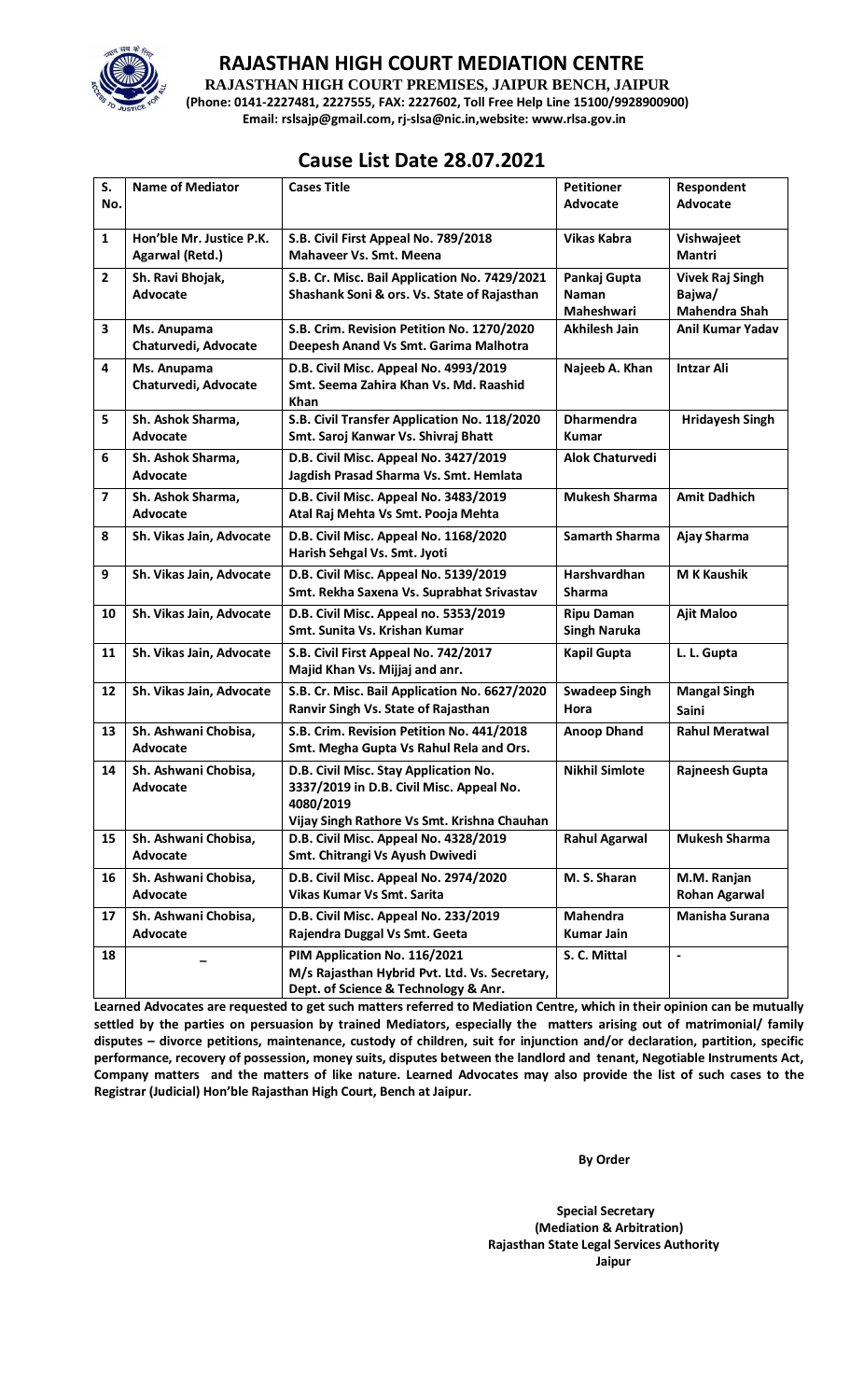

# **RAJASTHAN HIGH COURT MEDIATION CENTRE**

**RAJASTHAN HIGH COURT PREMISES, JAIPUR BENCH, JAIPUR (Phone: 0141-2227481, 2227555, FAX: 2227602, Toll Free Help Line 15100/9928900900) Email: rslsajp@gmail.com, rj-slsa@nic.in,website: www.rlsa.gov.in**

# **Cause List Date 29.07.2021**

| S.             | <b>Name of Mediator</b>                   | <b>Cases Title</b>                                                                                                                                        | <b>Petitioner</b>                             | Respondent                                  |
|----------------|-------------------------------------------|-----------------------------------------------------------------------------------------------------------------------------------------------------------|-----------------------------------------------|---------------------------------------------|
| No.            |                                           |                                                                                                                                                           | <b>Advocate</b>                               | Advocate                                    |
| $\mathbf{1}$   | Hon'ble Mr. Justice J.K.<br>Ranka (Retd.) | D.B. Civil Misc. Appeal No. 3049/2019<br>Naresh Kumar Vs. Smt. Reeta                                                                                      | <b>Dharmendra</b><br><b>Kumra Srivastav</b>   | <b>Abdul Kalam</b>                          |
| $\overline{2}$ | Hon'ble Mr. Justice J.K.<br>Ranka (Retd.) | PIM Application No. 144/2020<br>Shri Vaibhay Meta Cast Pyt. Ltd Vs.<br>Shaardatech Machine Industries Pvt. Ltd.                                           | <b>Anand Sharma</b>                           | Sanjeev Kumar                               |
| 3              | Hon'ble Mr. Justice S.K.<br>Garg (Retd.)  | D.B. Civil Misc. Appeal No. 766/2020<br>Raghuveer Singh Vs. Smt Rekha Kanwar                                                                              | S.L. Kumawat                                  | <b>Kamal Kumar</b><br><b>Mathur</b>         |
| 4              | Hon'ble Mr. Justice S.K.<br>Garg (Retd.)  | S.B. Crim. Revision Petition No. 339/2019<br>Chandra Prakash Sharma Vs Smt. Pooja<br><b>Sharma</b>                                                        | Hari Krishna<br>Sharma                        | <b>Arvind Kumar</b><br><b>Sharma</b>        |
| 5              | Hon'ble Mr. Justice S.K.<br>Garg (Retd.)  | S.B. Crim. Revision Petition No. 257/2018<br>Pradeep Kumar Jain Vs State of Rajasthan                                                                     | <b>Abhishek Mishra</b><br><b>Ashok Mishra</b> | Savresh Jain                                |
| 6              | Hon'ble Mr. Justice S.K.<br>Garg (Retd.)  | S.B. Civil Writ Petition No. 19081/19,<br>19082/19, 19087/19, 19091/19, 19092/19,<br>19096/19, Abdul Rehman & ors. Vs Anjuman<br><b>Islamia Committee</b> | <b>Tanveer Ahmad</b>                          | <b>Dharmendra</b><br><b>Kumar Srivastav</b> |
| $\overline{7}$ | Hon'ble Mr. Justice S.K.<br>Garg (Retd.)  | S.B. Civil Writ Petition No. 6927/2019<br>Harish Alias Pintu Vs. Smt. Shanti Bai                                                                          | <b>Deepak Pareek</b>                          | <b>Amit Dadhich</b>                         |
| 8              | Sh. Vikas Jain, Advocate                  | S.B. Civil Transfer Application No. 241/2019<br>Smt. Priyanka Massey Vs Avinash Massey                                                                    | Mohd. Aslam                                   | Deshraj Kulwania                            |
| 9              | Sh. Sudesh Bansal,<br>Advocate            | D.B. Civil Misc. Appeal No. 578/2019<br>Smt. Sumitra Devi Vs. Gulab Chand                                                                                 | <b>Tarun Jain</b>                             | <b>Vidhut Kumar</b><br>Gupta                |
| 10             | Sh. Sudesh Bansal,<br>Advocate            | S.B. Crim. Revision Petition No. 393/2021<br>Smt. Kumkum Sharma @ Aasha Vs. Prakash<br><b>Sharma</b>                                                      | Ajay Goyal                                    | Jai Raj Tantia                              |
| 11             | Sh. Sudesh Bansal,<br>Advocate            | D.B. Civil Misc. Appeal No. 4205/2018<br>Tarachand Vs. Smt. Maya Devi                                                                                     | Sanjay Kumar<br>Singhal                       | <b>Govind Sharma</b><br><b>Anil Sharma</b>  |
| 12             | Sh. Sudesh Bansal,<br>Advocate            | D.B. Civil Misc. Appeal No. 2332/2019<br>Smt. Khusboo Vs. Manoj                                                                                           | N. S. Dhakad                                  | Sanjay Kumar<br>Singhal                     |
| 13             | Sh. Sudesh Bansal,<br><b>Advocate</b>     | D.B. Civil Misc. Appeal No. 2274/17, 2282/17<br>Mangilal Meghwal Vs. Smt. Santosh Kumari                                                                  | <b>Namish Nigotia</b>                         | Sajid Ali                                   |
| 14             | Sh. Ajay Kumar Bajpei,<br>Advocate        | D.B. Civil Misc. Appeal No. 712/2015<br>Smt. Maya Lakhera Vs Kanhaiya Lal Lakshkar                                                                        | T. C. Vyas                                    | Anshuman<br>Saxena/GP<br>Kumawat            |
| 15             | Sh. Ajay Kumar Bajpei,<br>Advocate        | D.B. Civil Misc. Appeal No. 753/2019<br>Anil Pareek Vs Smt. Jyoti Pareek                                                                                  | <b>Vijay Dutt</b><br><b>Sharma</b>            | Narendra Kumar<br>Mishra                    |
| 16             | Sh. Ajay Kumar Bajpei,<br>Advocate        | D.B. Civil Misc. Appeal No. 2031/2019<br>Pankaj Mishra Vs Smt. Nutan Mishra                                                                               |                                               | Pallav Sharma                               |
| 17             |                                           | PIM Application No. 61/2021<br>Punjab & Sind Bank Vs. Savita Bhatia & Anr.                                                                                | <b>Dinesh Garg</b>                            | $\overline{\phantom{a}}$                    |
| 18             |                                           | PIM Application No. 80/2021<br>Adinath Floor Mills Pvt. Ltd. Vs. Ayush<br><b>Trading Co.</b>                                                              | P.C. Jain                                     | Shivraj                                     |

**Learned Advocates are requested to get such matters referred to Mediation Centre, which in their opinion can be mutually settled by the parties on persuasion by trained Mediators, especially the matters arising out of matrimonial/ family disputes – divorce petitions, maintenance, custody of children, suit for injunction and/or declaration, partition, specific performance, recovery of possession, money suits, disputes between the landlord and tenant, Negotiable Instruments Act, Company matters and the matters of like nature. Learned Advocates may also provide the list of such cases to the Registrar (Judicial) Hon'ble Rajasthan High Court, Bench at Jaipur.** 

 **By Order** 

 **Special Secretary (Mediation & Arbitration) Rajasthan State Legal Services Authority Jaipur**